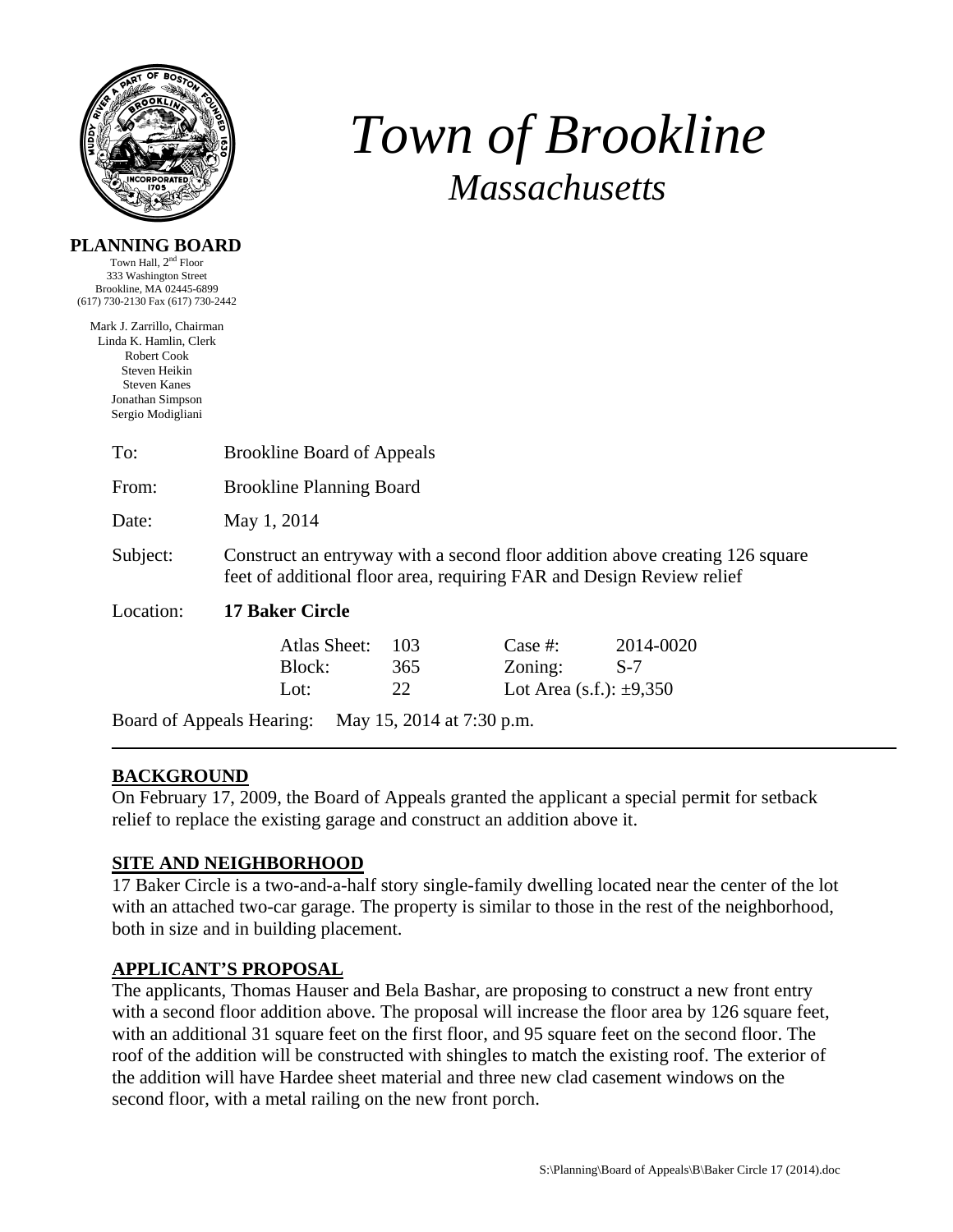#### **FINDINGS Section 5.09.2.j** – Design Review **Section 5.22.3.c** – Exceptions to Floor Area Ratio Regulations for Residential Units

| <b>Dimensional Requirements</b> | <b>Required</b> | <b>Existing</b> | <b>Proposed</b> | <b>Relief</b>   |
|---------------------------------|-----------------|-----------------|-----------------|-----------------|
| <b>Floor Area Ratio</b>         | .35             | .349            | .36             |                 |
| <b>Size of Dwelling</b>         | 3,272           | 3,270           | 3,396           | Special Permit* |
| <b>Percent of FAR</b>           | 100%            | 99%             | 102%            |                 |

\* Under *Section 5.22.3.c*, the Board of Appeals may grant a special permit for an additional 350 square feet of floor area, provided that the increase is not more than 150% of the permitted floor area. A special permit may also be granted under *Section 5.22.3.b.1.b*, which allows an exterior addition that is less than or equal to 20% of the permitted gross floor area.

**Modification, as necessary of BOA Case #2008-0055** – Granted a special permit with conditions to replace garage with a new garage and floor area above.

### **PLANNING BOARD COMMENTS**

The Planning Board is supportive of the proposal to increase the floor area by 126 square feet of additional living space. The Board finds the addition to be attractively designed and supports the granting of a special permit under either 5.22.3.b.1.b or 5.22.3.c of the Zoning Bylaw.

### **Therefore, the Planning Board recommends approval of the plans, by Hamlin & Co. Inc., dated 2/25/14, and the site plan by Scott M. Cerrato, P.L.S., dated 2/18/14, subject to the following conditions:**

- 1. Prior to issuance of a building permit, final elevations, floor plans, and a site plan, shall be submitted for review and approval by the Assistant Director of Regulatory Planning.
- 2. Prior to the issuance of a building permit, the applicant shall submit to the Building Commissioner for review and approval for conformance to the Board of Appeals decision: 1) a final site plan stamped and signed by a registered engineer or land surveyor; 2) final floor plans building elevations stamped and signed by a registered architect; and 3) evidence that the Board of Appeals decision has been recorded at the Registry of Deeds.